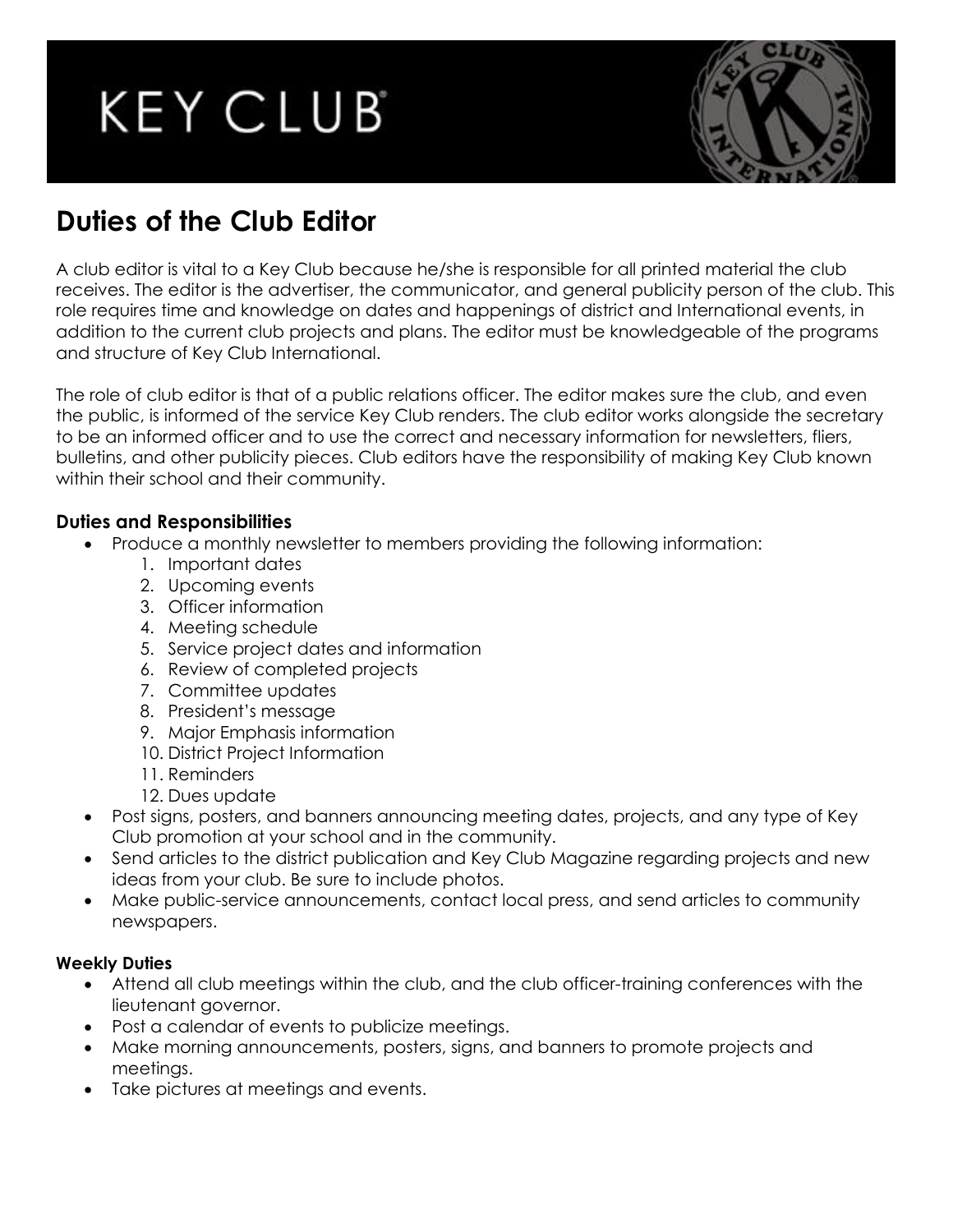#### **Monthly Duties**

- Attend club board **of director's** meetings.
- Attend Kiwanis club meetings and provide updates on club happenings.
- Update the club website or social media page, if the club has one.
- Produce a bimonthly or monthly newsletter.

#### **Annual Duties**

- Receive all materials from past club editor.
- Save all published newsletters, signs, calendars, and banners for the next club editor to use as a reference.
- Take pictures and document club events, meetings, and overall work in a scrapbook to be entered in district and International contest (when applicable).
- Publicize meetings by posting fliers and Key Club posters.
- Set up a filing system for the incoming club editor.

#### **How to make a newsletter worth reading!**

- Create a catchy title.
- Use the Key Club logo & use the Key Club graphic standards.
- Include a table of contents, date, school name, volume, and issue number on the front page.
- Use different (but easy to read) fonts.
- Keep articles concise, but complete.
- Ensure grammar and spelling is correct.
- Use clip art.
- Include a personal message in each issue, such as, "A Note from the Editor."
- Use pictures from recent events as a, "Picture of the Month" corner.
- Add quotes.
- Include contact information.

#### **Suggested Reporting Timeline**

May-June-July

- New board member names and addresses
- District convention highlights
- Information on the Major Emphasis (ME)
- New lieutenant governor and board information
- International convention review and registration
- Farewell to past officers and members
- Promote Key Leader events and other leadership development opportunities.

#### August-September-October

- Information on Fall mailings
- International convention highlights and introduce the new International Board representative
- Fall Rally and/or Officer Training Conference promotion and summary (if applicable)
- Dues information
- District project explanation and tips to help
- ME Service Partners Information

November-December-January

- Key Club Week and the planned activities
- Holiday service projects
- District convention promotion (include site, dates, and costs)
- Fundraising ideas